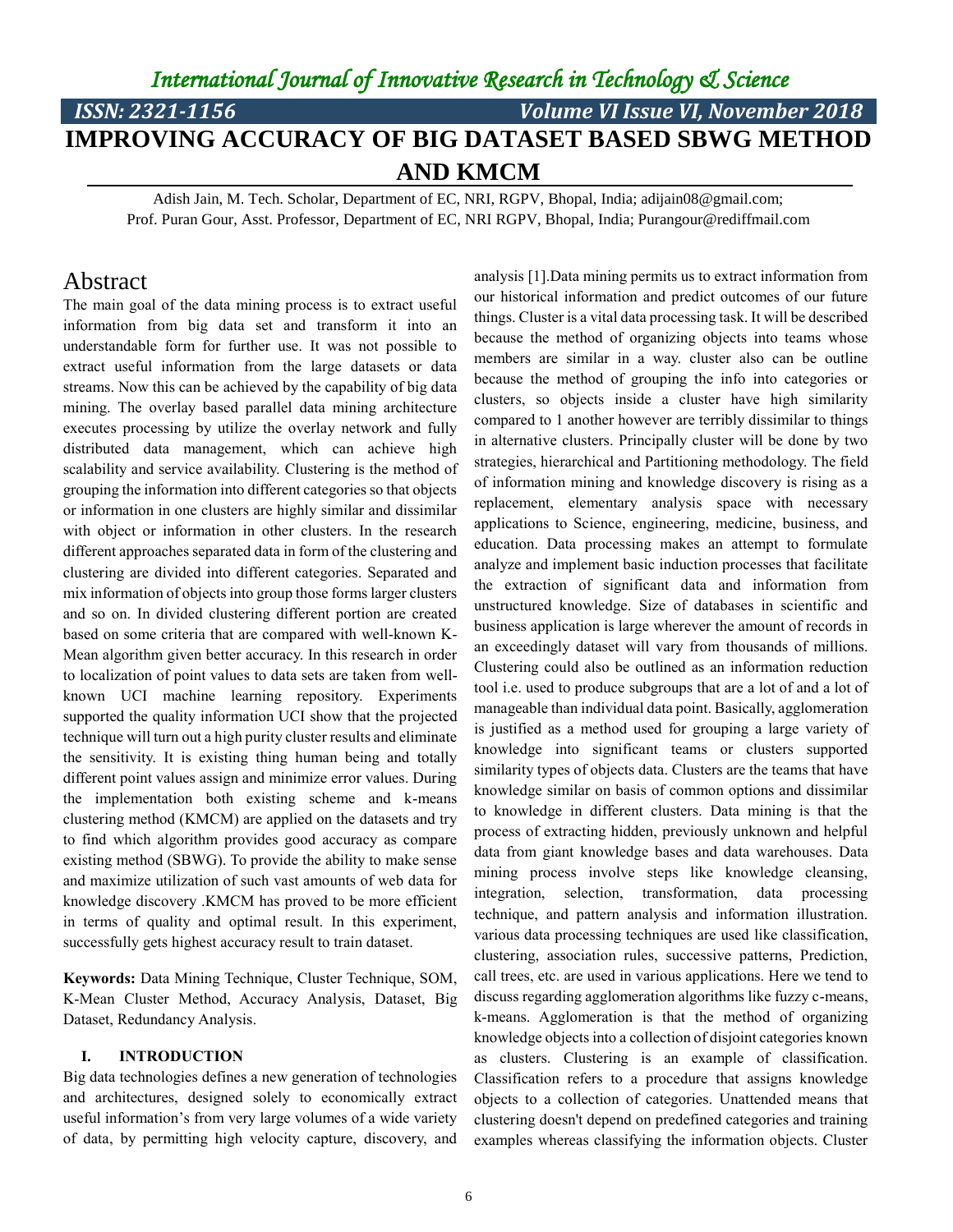analysis seeks to partition a given knowledge set into teams supported such that options so the information points among a bunch are a lot of kind of like one another than the points in numerous teams. Therefore, a cluster could be a collection of objects that are similar among themselves and dissimilar to the objects belonging to different clusters. Clustering is a crucial space of analysis that finds applications in several fields together with bioinformatics, pattern recognition, image process, marketing, data processing, economics, etc. Cluster analysis could be a one in every of the first knowledge analysis tool within the data processing. Clustering algorithms are primarily divided into two categories, hierarchical algorithms and Partition algorithms. A hierarchical clustering algorithm divides the given knowledge set into smaller subsets in hierarchical fashion. A partition clustering algorithm partition the information set into desired variety of sets in a very single step. Cluster analysis is one of the most important problems for data mining and machine learning. It is based on the idea of like attracts like for the samples that to be classified. Clustering has widely used in many fields such as data mining and knowledge discovery, pattern recognition, decision support, machine learning and image segmentation [2]



Figure 1 Knowledge discovery Process

**Data Mining:** Data Mining (or information Discovery in Databases) describes the big idea of finding "interesting" patterns in large collections of information. There's a large quantity of data available within the data business. This knowledge is of no use till its regenerate into helpful information. It's necessary to research this large quantity of data and extract helpful information from it. Extraction of knowledge isn't the only method we need to perform; data mining so describes the abstract goals of what must be done, and depends upon a large range of various techniques to achieve them, like artificial neural networks, cluster analysis different processes such as data cleaning, data Integration, information Transformation, data mining, Pattern analysis and knowledge Presentation. In this processes are overcome problem data error, they might be able to use this data in several applications like error detection in large data set, market dataset analysis research, Production control, Science Exploration, etc. Clustering could also be defined as an information reduction tool i.e. used to produce subgroups that are a lot of and a lot of manageable than individual data point. Basically, clustering is justified as a method used for grouping a large variety of knowledge into significant teams or clusters supported similarity types of objects data. Clusters area unit the teams that have knowledge similar on basis of common options and dissimilar to knowledge in different clusters Cluster analysis teams knowledge objects primarily based solely on data found in knowledge that describes the objects and their relationships. The objects among a bunch are kind of like one another each different and totally different from the objects in other teams. Cluster analysis is one in every of the key data processing techniques, wide used for several sensible applications in varied rising areas like Bioinformatics. clustering is an unsupervised methodology that subdivides associate input file set into a desired variety of subgroups so the objects of a similar subgroup are going to be similar (or related) to at least one another and totally different from (or unrelated to) the objects in different teams [3].



Figure2 Stages of Clustering

#### **II. Literature Survey**

The section describe about previous related work under the data mining.

**R. Amutha et al. [8]** discuss that once two or a lot of algorithms of same class of cluster technique is used then best results are going to be no heritable. During this paper, varied cluster algorithms are mentioned. 2 k-means algorithms discuss here are: Parallel k/h-Means cluster for giant knowledge Sets and a unique K-Means primarily based cluster formula for top Dimensional data Sets. Parallel k/h-Means formula is meant to deal with terribly giant knowledge sets. The applying results of this formula has been proved with ninetieth potency on a distributed computing setting. These results show that this formula is scalable. Novel K-Means primarily based Clustering provides the benefits of exploitation each HC and K-Means. Using these two algorithms, house and similarity between the info sets present every nodes is extended.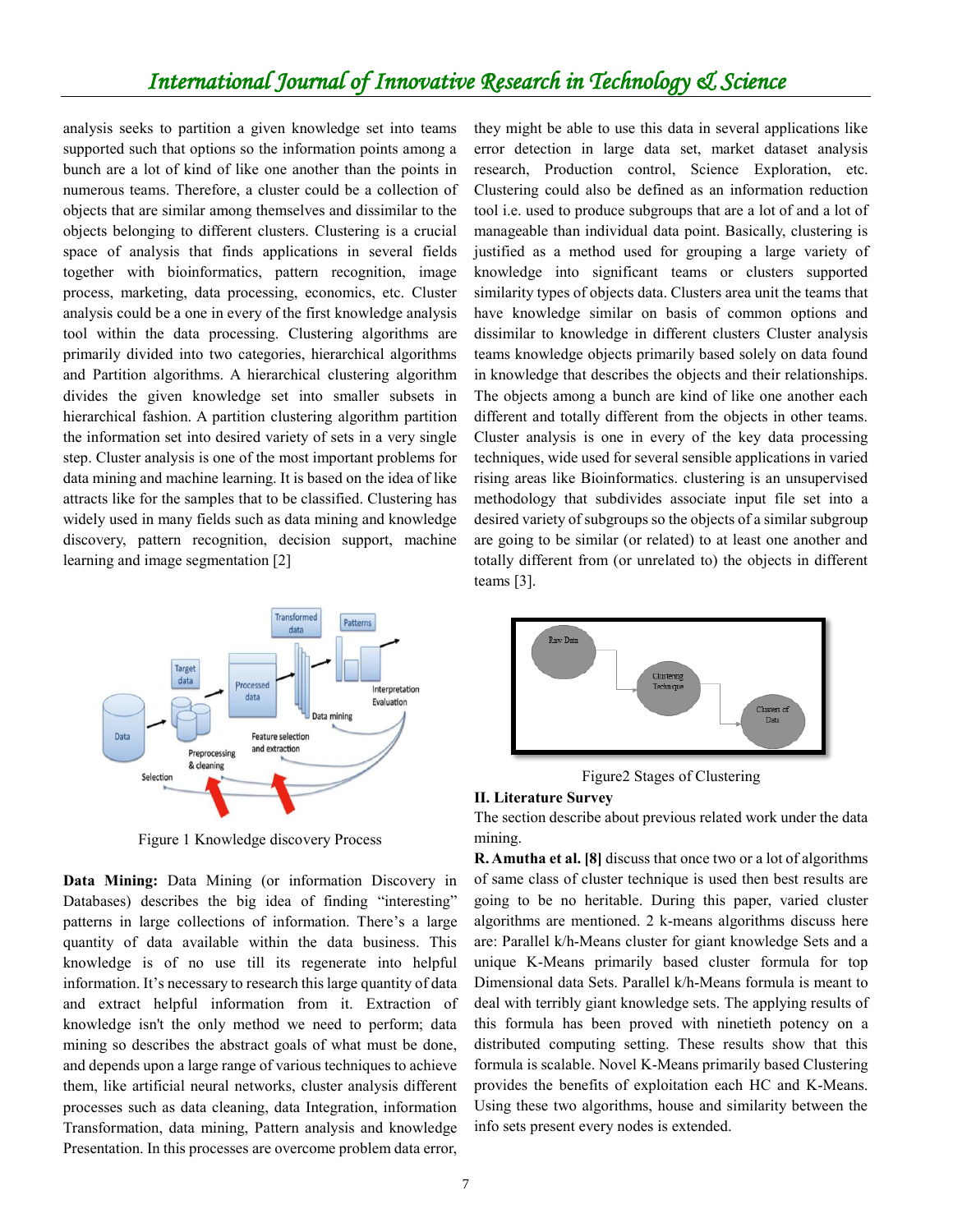**Sudipto Guha et al. [9]** planned a replacement hierarchical cluster algorithmic rule referred to as CURE that's stronger to outliers, and identifies clusters having non-spherical shapes and wide variances in size. This can be achieved in CURE method by representing every cluster by a particular mounted variety of points that are generated by choosing well scattered points from the cluster so shrinking them toward the middle of the cluster by a specified fraction. To handle giant databases, CURE employs a mixture of sampling and partitioning. Beside the outline of CURE algorithmic rule, the author also delineated, form of options it uses, and why it uses totally different techniques.

**Twinkle Garg et al. [10].** "Survey on varied increased K-Means Algorithms". Data mining is defined as a way used to extract and mine the invisible, meaningful info from mountain of knowledge. Clustering is a very important technique that has been introduced within the space of knowledge mining. Clustering is defined as a technique wont to cluster similar information into a group of clusters supported some common characteristics', K-means is one amongst the popular partitioned based mostly clustering algorithms within the space of analysis. The impact issue of k-means is its simplicity, high potency and scalability. However, is additionally includes of range of limitations: random choice of initial centroids, range of cluster K need to be initialized and influence by outliers. Visible of those deficiencies, this paper presents a survey of enhancements done to ancient k-means to handle such limitations.

**Shafeeq et al. [11]** present a changed K-means algorithmic program to enhance the cluster quality and to repair the best variety of cluster. As input variety of clusters (K) given to the K-means algorithmic program by the user. However within the sensible state of affairs, it's terribly difficult to repair the quantity of clusters before. The strategy planned during this paper works for each the cases i.e. for famous variety of clusters before additionally as unknown variety of clusters. The user has the pliability either to repair the variety| of clusters or input the minimum number of clusters needed. The new cluster centers are computed by the algorithmic program by incrementing the cluster counter by one in every iteration till it satisfies the validity of cluster quality. This algorithmic program can overcome this downside by finding the best variety of clusters on the run. The planned approach takes additional machine time than the K-means for larger knowledge sets. It's the foremost disadvantage of this approach.

**Kalpana D. Joshi et al. [12]. "**Modified K-Means for higher Initial Cluster Centres". The k-means cluster algorithmic program is most popularly used in processing for planet applications. The potency and performance of the k-means algorithmic program is greatly affected by initial cluster centers as utterly completely different initial cluster centers usually cause different cluster. Throughout this paper, we have a tendency to tend to propose a modified k-means algorithmic program that has additional steps for selecting higher cluster centers. We tend to tend to cipher Min and easy lay distance for every cluster and notice high density objects for selection of upper k.

**Libao ZHANGet al. [13]**propose a simple and qualitative methodology using k means clustering algorithm to classify NBA guards and used the Euclidean distance as a measure of similarity distance. This work display by using k-Means clustering algorithm and120 NBA guardsí data. Manual classification of traditional methods is improved using this model. According to the existing statistical data, the NBA players are classified to make the classification and evaluation objectively and scientifically. This work show that this is very effective and reasonable methodology. Therefore, based on classification result the guardsí type can be defined properly. Meanwhile, the guardsí function in the team can be evaluated in a fair and objective manner.

**Xiao-Feng Xie et al. [14]. "**Adaptive Particle Swarm improvement on Individual Level". Found out an adaptive particle swarm optimization (PSO) on individual level. By analyzing the social model of PSO, an exchange criterion supported the variety of fitness between current particles and also the best historical expertise is introduced to keep up the social attribution of swarm adaptively by removing inactive particles. Functions were tested that indicates its improvement within the average performance. An adaptive particle swarm optimization (PSO) on individual level is conferred. By analyzing the social model of PSO, an exchange criterion supported the variety of fitness between current particles and also the best historical expertise is introduced to keep up the social attribution of swarm adaptively by coming out inactive particles. The testing of 3 benchmark functions indicates it improves the typical performance effectively.

**Ran Vijay Singh et al. [15]** present a changed k-means algorithmic rule supported the sensitivity of initial center of clusters. During this algorithmic rule whole area is partitioned off into completely different segments. Subsequently frequency of information points in every section is calculated. The most likelihood of information points to contain the center of mass of cluster is within the section that shows the most frequency. If information points {of completely different of various} sections have same highest frequency and therefore the boundary of section crosses the brink ëkí it's necessary to merge different segments so take the very best k segment for calculative the initial center of mass of clusters. A threshold distance is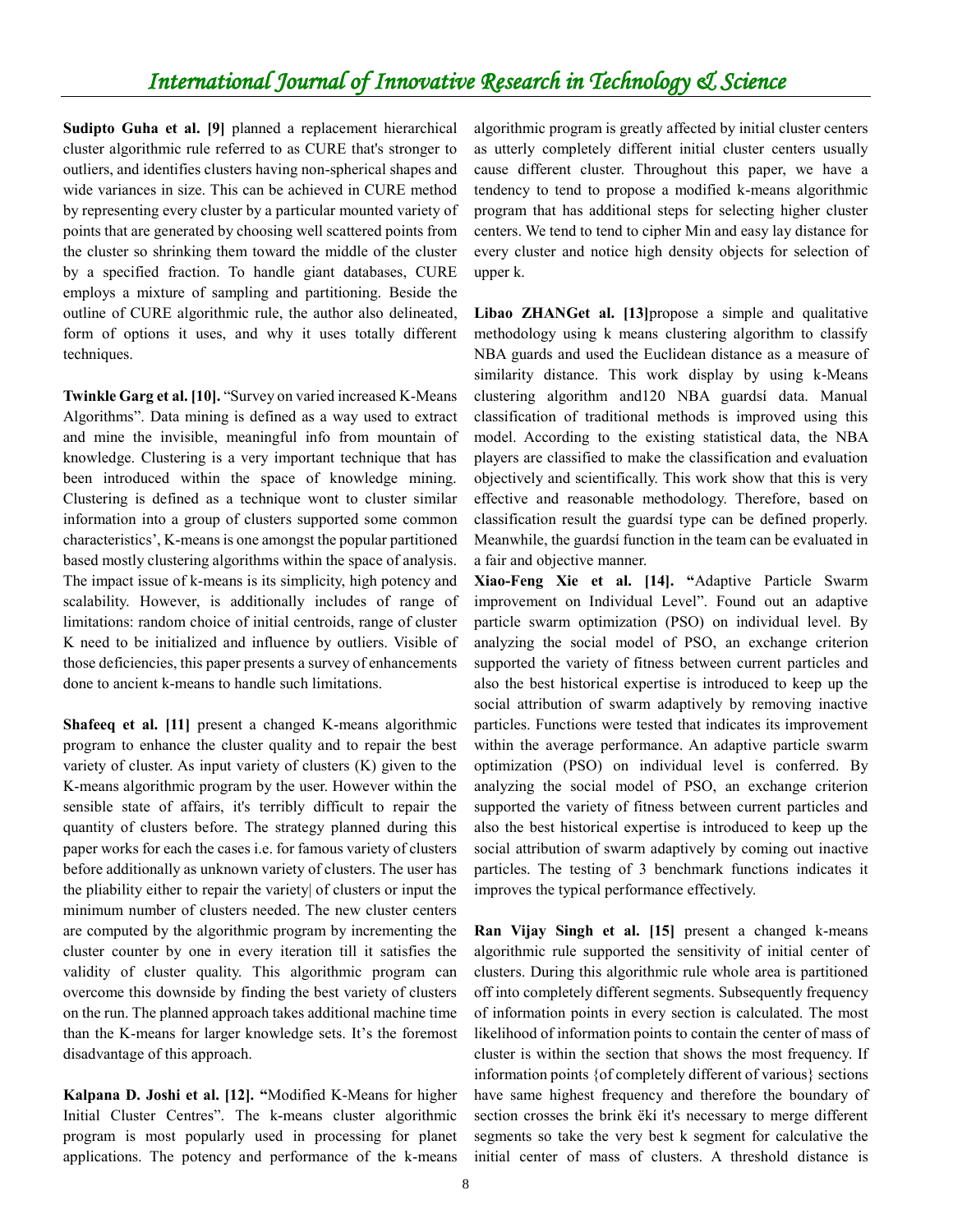additionally outlined for every cluster is center of mass to match the gap between information points and clusters center of mass. This work shows that changed k-means algorithmic rule can decrease the quality and energy of numerical calculation, maintaining the easiness of implementing the k-means algorithmic rule.

**D. Virmani et al. [16].** Normalization based K means bunch Algorithm. K-means is an economical cluster technique used to separate similar info into groups supported initial centroids of clusters. Throughout this paper, group action based K-means bunch algorithmic rule (N-K means) is planned. Planned N-K means bunch algorithmic rule applies group action before bunch on the accessible info what is more as a result of the planned approach calculates initial centroids supported weights. Experimental results prove the betterment of planned N-K means bunch algorithmic rule over existing K-means bunch algorithmic rule in terms of complexity and overall performance.

**Marjan Kuchakist et al. [17]** offers a summary of some specific ranked cluster algorithmic rule. Firstly, author classified bunch algorithms, so the most centered was on ranked bunch algorithms. One in every of the most functions of describing these algorithms was to reduce disk I/O operations, consequently reducing time quality. They need conjointly declared attributes, disadvantages and benefits of all the thought-about algorithms. Finally, comparison between all of them was done in keeping with their similarity and distinction.

**J. James Manoharan et al. [18].** "Outlier Detection using increased K-Means clustering algorithm and Weight based mostly Center Approach". In data processing there square measure innumerable ways are used to find the outlier by creating the clusters of knowledge then sight the outlier from them. Generally bunch technique plays a really necessary role in data processing. Clustering means that grouping the similar information objects along supported the characteristic they possess. Outlier Detection is a very important issue in information mining; significantly it's been wont to determine and eliminate abnormal information objects from given information set wherever outlier is that the information item whose price falls outside the bounds within the sample information could indicate abnormal information.

During this work we've urged a clustering primarily based mostly outlier detection algorithm for effective data processing that uses increased k-means clustering algorithm to cluster the info sets and weight based center approach. In planned approach, 2 techniques are combined to expeditiously notice the outlier from the info set. Threshold price are often calculated programmatically by taking absolute quantity of minimum and most value of a specific cluster. The experimental results demonstrate that increased technique takes least computational time and concentrates on reducing the outlier that would improve efficiency of k-means bunch for achieving the higher quality clusters.

#### **III SIMULATION AND RESULT ANALYSIS**

**MALAB TOOL:** MAT-LAB is a software package for high performance numerical computation and visualization. It provides an interactive environment with hundreds of built-in function for technical computation, graphics and animations. The name MAT-LAB stands for Matrix Laboratory. One of most feature of MAT-LAB is its platform independence. Once you are in MATLAB, for the most part, it does not matter which computer you are on. In MAT-LAB the M-files are the standard ASCII text files, with an .m extension to the file name. There are two files of this file: script file and function file. All most programs in write in MAT-LAB are saved in M-files. Fig-files are binary files with a .fig extension that can be opened again in MAT-LAB as figures. Such files are created by saving a figure in this format using save or save as option from File menu or using the save as command in command window-files are compiled M-files with a .p extension that can be executed in MAT-LAB directly. There are several optional toolboxes are available from developers of MAT-LAB.





Figure 4 SOM based weight graph values analysis graph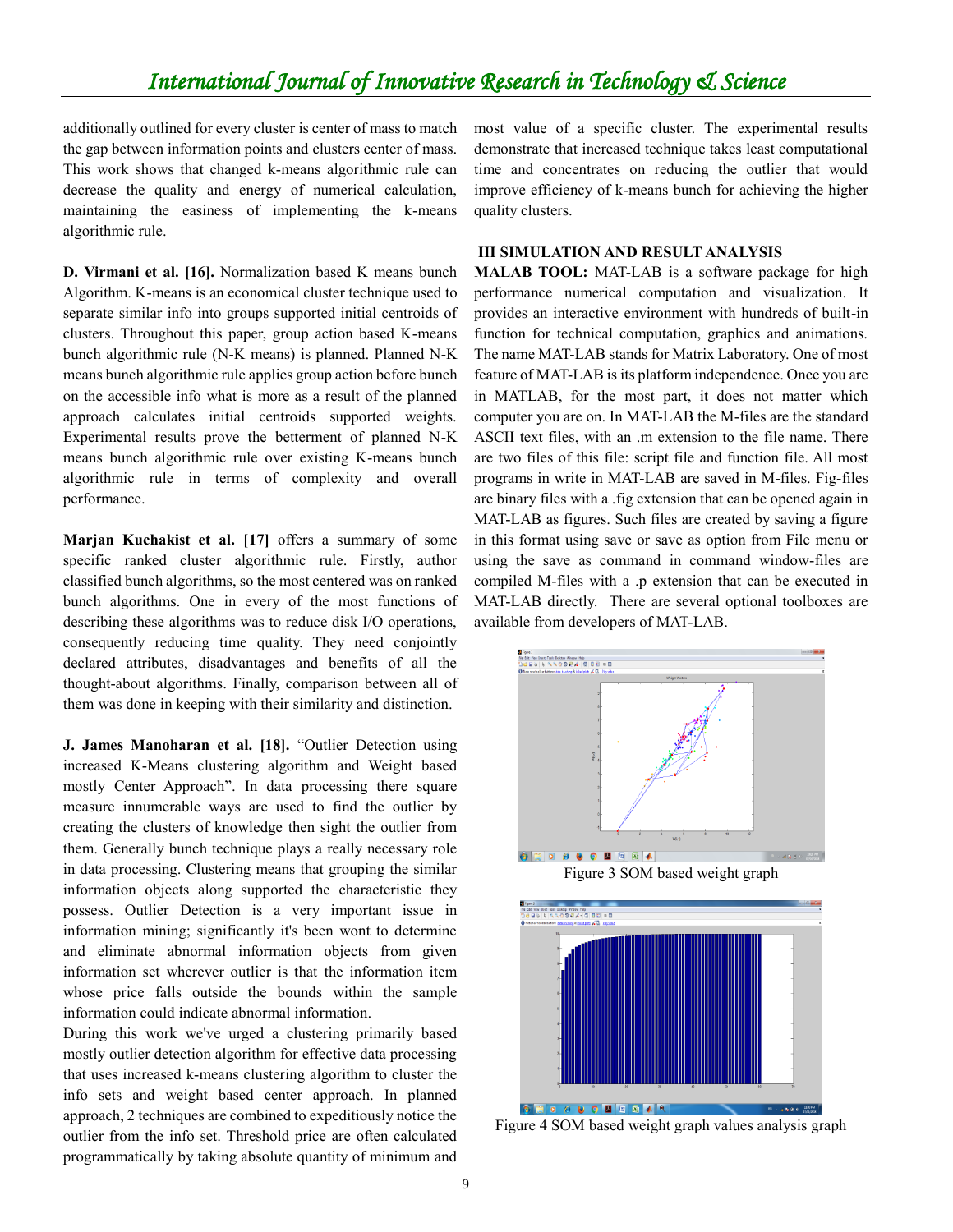

Figure 5 KMCM based weight graph



Figure 6 KMCM based weight graph values analysis graph

**Proposed Approach:** In recent research biomedical and health informatics system are based on online web services is very helpful to web users. Because system provide intelligently knowledge extract from social media and provide improve healthcare to the users with cost effective manner. In our approach, we will take the exemplary data of lung cancer from different web sites. The data contain post word, comments, user rank, treatment and side effect of treatment. That input data value converts into token, after the token creation we inference sentiments of token i.e. positive and negative sentiments, the sentiments passed into the SBWG and KMCM analyze word frequency data that derived from user forum posts, and inference the treatments accuracy and side effect percentage. After the result inference from the SOM modelling, we tune the related post and treatments as well as side effect of treatments for better care of health against lung cancer. Our new proposed algorithm is better as compare SBWG .because PA (KMCM) is minimize flat in dataset and improve accuracy of retrieval data. Large dataset using healthcare.

#### **IV. RESULT ANALYSIS**

**SBWG:** Cancer data analysis using old method SOM based weight graph (SBWG) method to represent weight graph in show below and more error and accuracy less. Different from homogeneous information in database. Analysis and generate a set of weight graph  $P = p1$ ,  $p2$  ..... $p_n$  with corresponding weight vector  $w = w1, w2, \ldots, w_m$ . SOM based weight graph (SBWG) method as described and show figure 3. Time analysis finds using our proposed method (KMCM) minimum time but old method (SBWG) time more and accuracy analysis finds using our proposed method (KMCM) accuracy more but old method (SBWG) accuracy minimum.



Figure 7 Accuracy analysis between KMCM and SBWG

#### **VII. Conclusion**

In real-world applications managing and mining huge dataset is difficult task, because the information concern large in an exceedingly volume, distributed and decentralized management and complex. There are many challenges at information, model and system level. They have computing platform to handle this huge information. Framework is one in every of the foremost necessary elements of huge processing, typical parallel data processing design won't offer data processing services just in case of network disruption. Because of Increase within the quantity of information within the field of genetics, meteorology, biology, environmental analysis, it becomes tough to handle the information, to search out Associations, patterns and to research the big data set. The main goal of data mining method is to extract helpful information from huge dataset .To simulate an improved innovative and best performance analysis supported medical dataset used data processing techniques to kmeans cluster method for increase the performance utilization medical dataset. Proposed techniques are performance analysis dataset and find optimal result. Medical dataset analysis using old method SOM based weight graph method and KMCM. In organize that proposed clustering algorithm with higher accuracy is optimal performance analysis with totally different groups. Here proposed clustering (KMCM) is better as compare to SBWG. KMCM is more accuracy supported base on minimizing redundancy in dataset and minimize fault. The results produced were satisfactory in terms of good accuracy. The performance analysis based on most of clustering algorithm has been compared and analyzed with a number of the existing evolutionary clustering algorithms however this has proved to be more efficient in terms of quality and optimal result. In this experiment, successfully gets highest accuracy show in result. It can be found better result and validation data, so much satisfactory result.